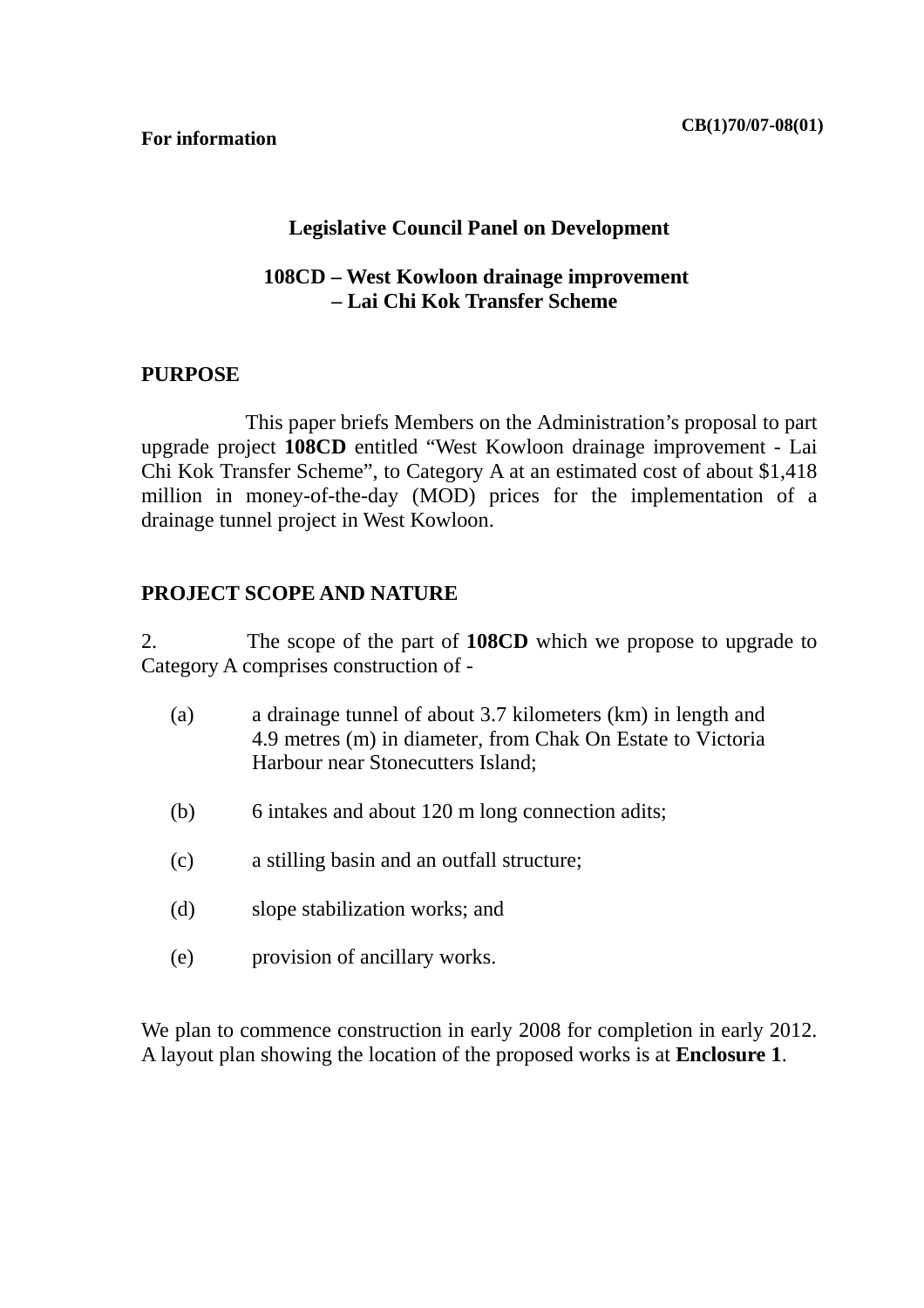#### **JUSTIFICATION**

3. Most of the existing drainage systems in the developed districts of Sham Shui Po, Cheung Sha Wan and Lai Chi Kok were built more than 40 years ago. Owing to rapid developments and changes in land use over the years, some natural ground and slopes have been paved over and become impermeable. Rainwater can no longer dissipate naturally through ground infiltration as in the past in such areas. This has led to significant increase in surface runoff. During heavy rainstorms, large quantity of surface runoff coming from the hinterland and the overflow from Kowloon group of  $reservoir<sup>1</sup>$  would flow into the urban areas downstream within a short period of time and overload the existing drainage systems. As a result, flooding often occurs during heavy rainstorms resulting in traffic disruption, property damages and safety risk to public.

4. To alleviate the problem, we have formulated the Lai Chi Kok Transfer Scheme (LCKTS) that forms an integral part of the overall flood control strategy for West Kowloon. The proposed drainage tunnel, namely the Lai Chi Kok Transfer Tunnel (LCKTT), of the LCKTS will intercept surface runoff from the West Kowloon hinterland and the potential overflow from the Kowloon group of reservoirs at the upstream for discharge directly to Victoria Harbour near Stonecutters Island. By diverting the upland flow to the proposed drainage tunnel, the extent of drainage upgrading works required in the congested lower catchment urban areas will be significantly reduced. Upon completion of the Scheme, the standard of flood protection in Sham Shui Po, Cheung Sha Wan and Lai Chi Kok will be improved generally to withstand rainstorms with return period<sup>2</sup> of one in 50 years.

#### **FINANCIAL IMPLICATIONS**

5. We estimate that the costs of the proposed works to be \$1,418 million in MOD prices, made up as follows -

<sup>1</sup> The Kowloon group of reservoirs comprises Kowloon Reservoir, Shek Lei Pui Reservoir, Kowloon Reception Reservoir and Kowloon Byewash Reservoir.

<sup>2</sup> "Return period" means the average number of years during which a certain severity of flooding will occur once, statistically. A longer return period means a rarer chance of occurrence of a more severe flooding.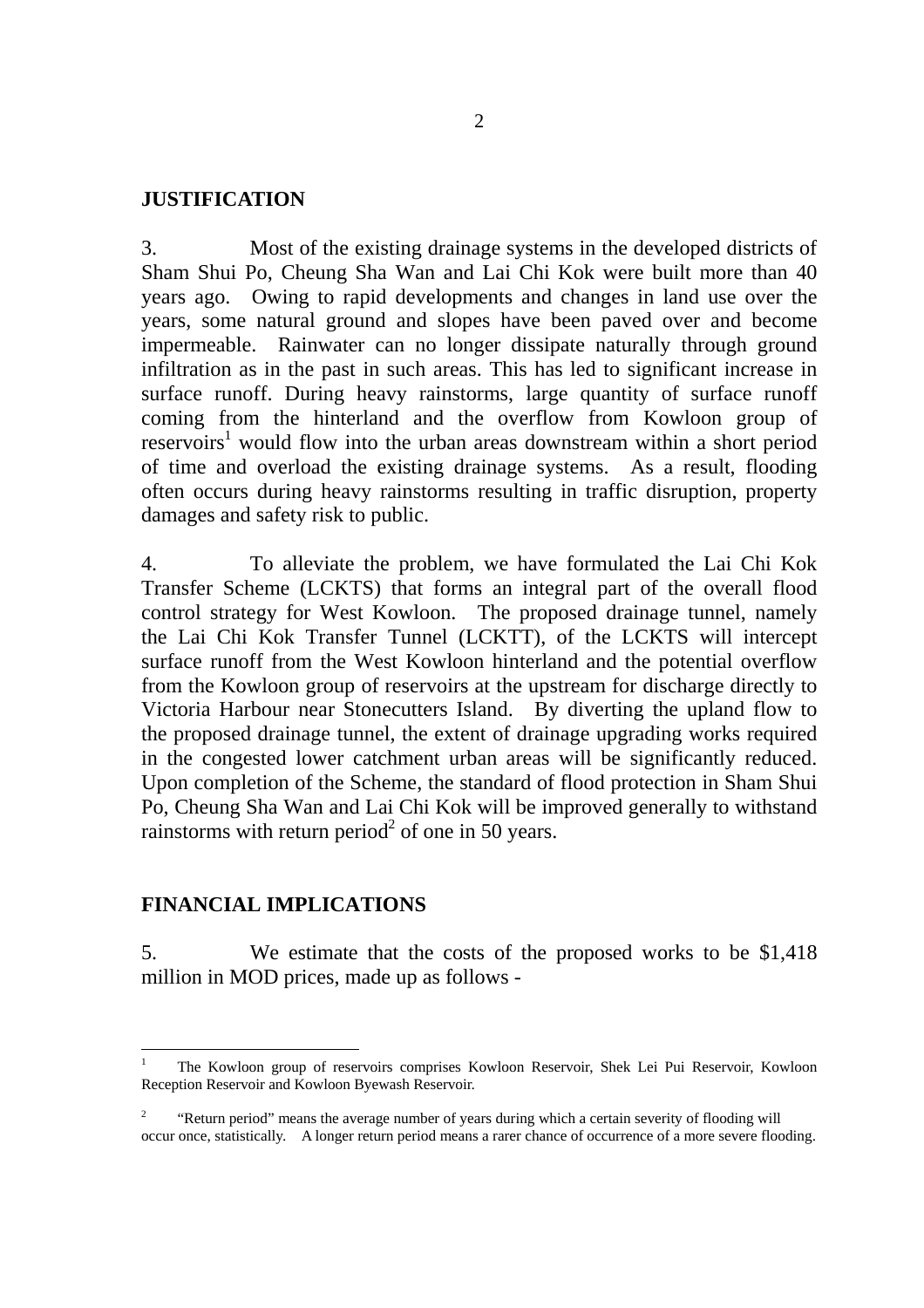(\$ million)

|     | (a) Construction works                                                       |        | 1,187 |                     |
|-----|------------------------------------------------------------------------------|--------|-------|---------------------|
|     | (b) Consultants' fees for contract<br>administration and site<br>supervision |        | 114   |                     |
| (c) | Environmental mitigation<br>measures                                         |        | 14    |                     |
|     | (d) Contingencies                                                            |        | 103   |                     |
|     |                                                                              | Total: | 1,418 | (in MOD)<br>prices) |

6. Design-and-build contract will be adopted for the LCKTT with a view to achieving a cost-effective design by utilising contractors' specialist knowledge in tunneling. By allowing part of the detailed design and construction to be carried out in parallel, the project progamme could also be shortened. The contract will provide for price adjustments because the contract period will exceed 21 months.

## **PUBLIC CONSULTATION**

7. We consulted the Sham Shui Po District Council (SSP DC) on 12 May 2005 and on 5 June 2007. The SSP DC welcomed the proposed drainage tunnel and supported the implementation of the project. In response to SSP DC's concern on the greening, safety and hygienic aspects of the original open-channel design at the stilling basin, we also attended SSP DC Environment and Food Committee meeting on 5 July 2007 in which members supported the revised decking and landscaping design.

8. We gazetted the proposed works under the Foreshore and Sea-bed (Reclamations) Ordinance on 9 June 2006 and received no objection. The works were authorized by the Chief Executive on 6 September 2006.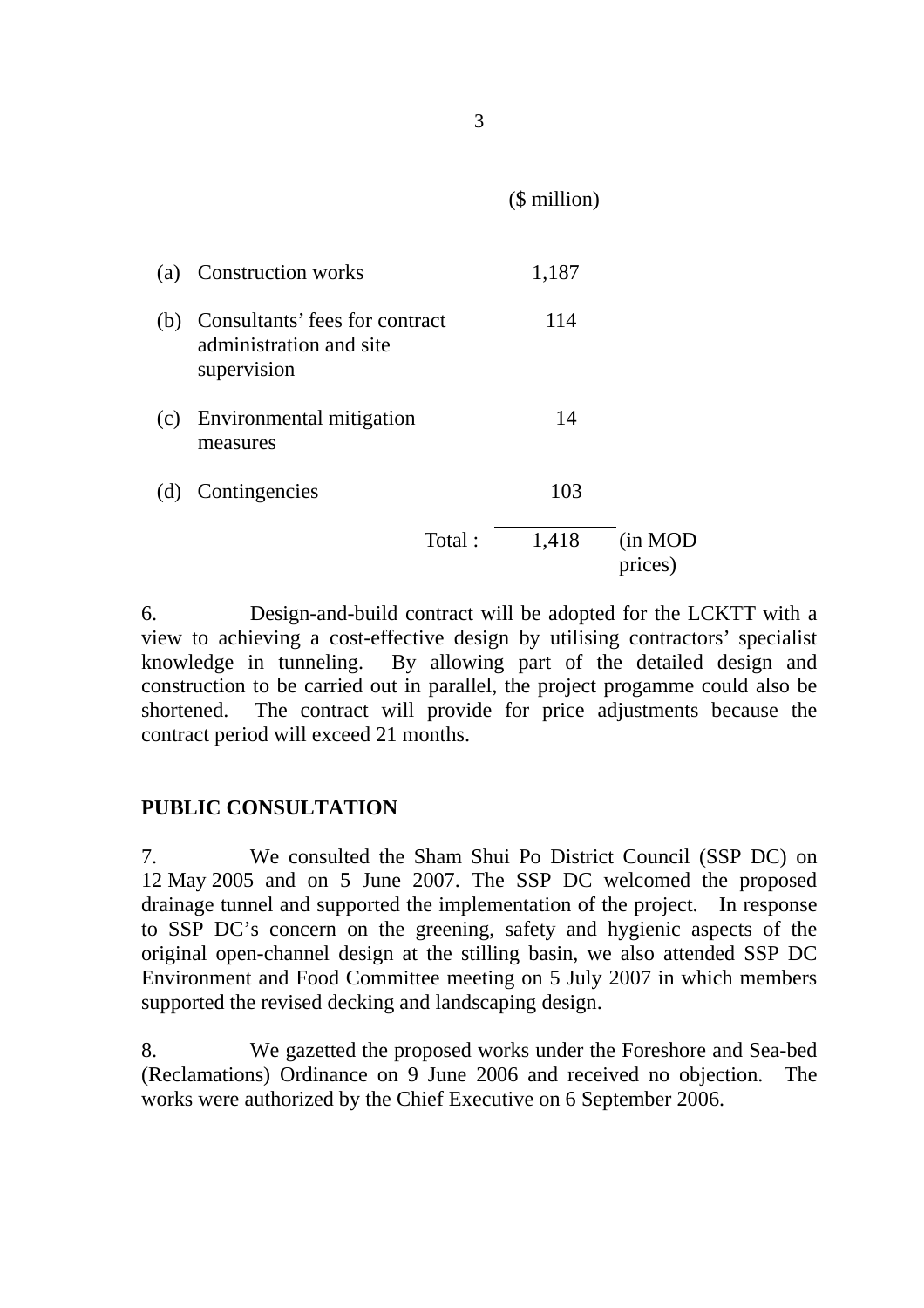9. We briefed the Legislative Council Panel on Planning, Lands and Works at its meetings on 5 March 2001 and 4 January 2002 on the proposed drainage tunnel. We also circulated information papers to the Panel on 27 April 2004 and 13 July 2005 updating Members on the progress of the scheme.

## **ENVIRONMENTAL IMPLICATIONS**

10. The LCKTT is not a designated project under the Environmental Impact Assessment (EIA) Ordinance. We completed an Environmental Review Study in September 2005. The study concluded that with the implementation of the recommended mitigation measures, the proposed works would not give rise to any long term adverse environmental impact and all construction impacts can be mitigated.

11. For short-term impacts during construction, we will control noise, dust and site run-off within standards and guidelines through implementation of mitigation measures, such as the use of temporary noise barriers and silenced construction plants to reduce noise generation, water-spraying to reduce emission of fugitive dust, and strict control on diversion of stream flows in the works contracts. We will implement Environmental Monitoring and Auditing programme to ensure a satisfactory environmental performance of the construction and operation of the proposed works.

12. We have considered ways in the planning and design stages to reduce the generation of construction waste where possible. We have considered optimising the tunnel diameter, tunnel alignment, the number and locations of intakes, as well as maximising the use of construction waste by reusing the excavated soil material for landscaping and the excavated rock for architectural finishes in the planning and design stages to reduce the generation of construction waste. In addition, we will require the contractor to reuse inert construction waste including excavated soil for backfilling on site or in other suitable construction sites as far as possible, in order to minimise the disposal of inert construction waste to public fill reception facilities<sup>3</sup>. We will encourage the contractor to maximise the use of recycled or recyclable inert construction waste, as well as the use of non-timber formwork to further

 3 Public fill reception facilities are specified in Schedule 4 of the Waste Disposal (Charges for Disposal of Construction Waste) Regulation. Disposal of inert construction waste in public fill reception facilities requires a licence issued by the Director of Civil Engineering and Development.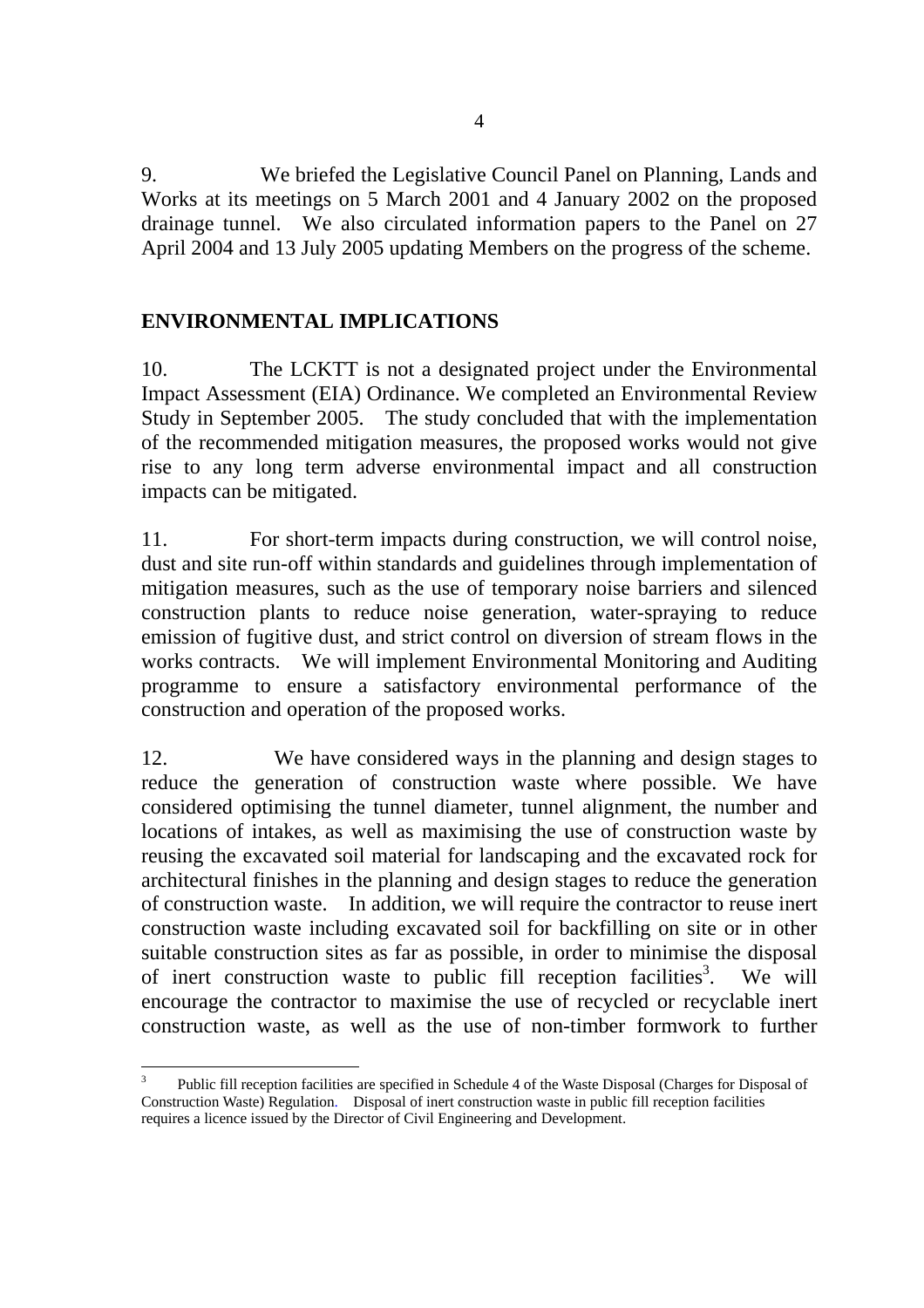minimise the generation of construction waste.

13. We will also require the contractor to submit for approval a plan setting out the waste management measures, which will include appropriate mitigation means to avoid, reduce, reuse and recycle inert construction waste. We will ensure that the day-to-day operations on site comply with the approved plan. We will require the contractor to separate the inert portion from non-inert construction waste on site for disposal at appropriate facilities. We will control the disposal of inert construction waste and non-inert construction waste to public fill reception facilities and landfills respectively through a trip-ticket system.

14. We estimate that the project will generate in total about 338,000 tonnes of construction waste. Of these, we will reuse about 162,000 tonnes (48%) of inert construction waste on site and deliver about 155,500 tonnes (46%) of inert construction waste to public fill reception facilities for subsequent reuse. In addition, we will dispose of about 20,500 tonnes (6%) of non-inert construction waste at landfills. The total cost for accommodating construction waste at public fill reception facilities and landfill sites is estimated to be \$6.8 million for this project (based on a unit cost of \$27/tonne for disposal at public fill reception facilities and  $$125/tonne<sup>4</sup>$  at landfills).

## **LAND ACQUISITION**

15. The alignment of the proposed drainage tunnel has been carefully designed to minimize encroachment upon private land as far as possible. The tunnel will mainly run along public road and government land. The LCKTT will cross the existing railway lines of West Rail, MTR Tsuen Wan Line and MTR Airport Railway at a level below them. The railway authorities have expressed no objection to the proposed LCKTT alignment. Due to site constraint, a section of the tunnel will encroach onto an underground stratum of land within a private lot adjacent to Ching Cheung Road. The owner has agreed in principle to grant an easement to the Government at a nominal cost for the construction and maintenance of the proposed drainage tunnel within the private lot subject to agreement of terms and conditions which are being

<sup>4</sup> This estimate has taken into account the cost for developing, operating and restoring the landfills after they are filled and the aftercare required. It does not include the land opportunity cost for existing landfill sites (which is estimated at \$90/ $m^3$ ), nor the cost to provide new landfills, (which is likely to be more expensive) when the existing ones are filled.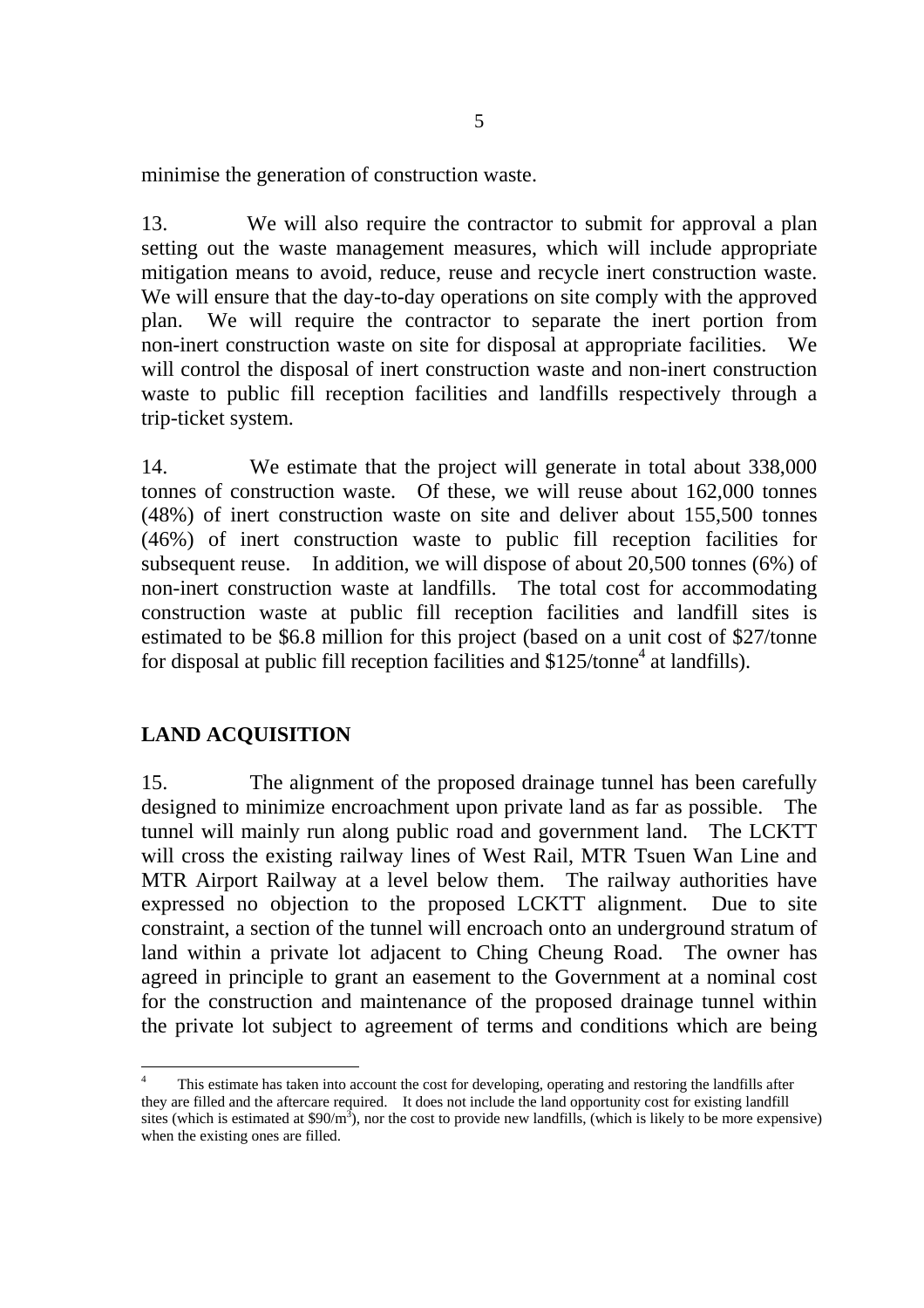finalized. The grant of an easement by the lot owner would obviate the need for acquiring the land by resumption.

# **TRAFFIC IMPACTS**

16. We have carried out traffic impact assessment (TIA) for the proposed works. The TIA indicated that the construction and operation of the proposed LCKTT would not cause any significant traffic impact to the surrounding road network. We have drawn up preliminary temporary traffic management schemes for the proposed works and consulted the relevant authorities including Transport Department (TD) and Hong Kong Police Force (HKPF) who considered the preliminary traffic schemes acceptable.

17. We will establish a Traffic Management Liaison Group (TMLG) under the works contracts to discuss, scrutinise and agree on the proposed temporary traffic arrangements. We will invite representatives from TD, HKPF, Highways Department, District Offices, various public transport operators and utility undertakings to attend the TMLG meetings, and every temporary traffic arrangement has to be agreed by the TMLG before implementation. The TMLG will also take into account all relevant factors such as site restrictions, existing and future traffic conditions, pedestrian safety, access to building/shop fronts and provision of emergency vehicular access in considering the temporary traffic arrangements.

## **BACKGROUND**

18. In September 2000, we included **108CD** "West Kowloon drainage improvement – Lai Chi Kok Transfer Scheme" in Category B for alleviating the flooding problem in the West Kowloon area.

19. In March 2002, we upgraded part of **108CD** to Category A as **123CD** "Lai Chi Kok Transfer Scheme – preliminary design and investigations" at an estimated cost of \$33.3 million in MOD prices for engaging consultants to carry out the preliminary design and investigations for the project.

20. In December 2005, we engaged consultants to carry out reference design, prepare contract documentation and assist in the tendering process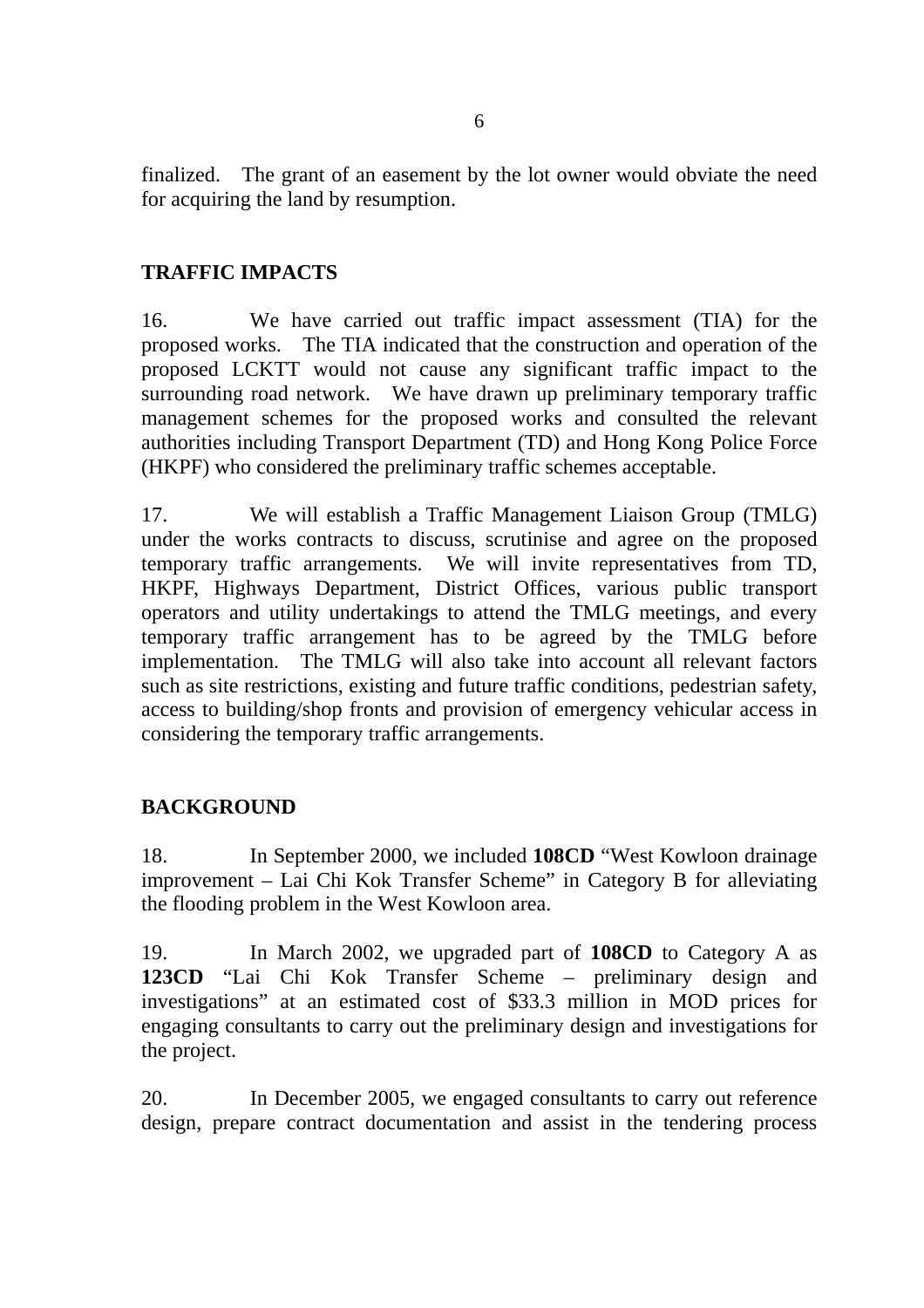under the design-and-build procurement approach for the LCKTT under **108CD,** at an estimated cost of \$12.4 million (in MOD prices). We have charged the amount to block allocation **Subhead 4100DX** "Drainage works, studies and investigations for items in Category D of the Public Works Programme". The consultancy commenced in March 2006 for completion in March 2008.

21. In April 2007, we upgraded part of **108CD** to Category A as **150CD** "Inter-Reservoirs Transfer Scheme - environmental impact assessment, investigation and design" at an estimated cost of \$26.0 million in MOD prices for engaging consultants to carry out the environmental impact assessment study, investigation and detailed design for the Inter-Reservoirs Transfer Scheme.

22. Of the 276 trees within the project boundary, our latest estimate is that 173 trees will be preserved. The proposed works will involve the removal of 103 common trees including 99 trees to be felled and 4 trees to be replanted within the project site. All trees to be removed are not important trees<sup>5</sup>. We will incorporate planting proposal as part of the project, including the planting of about 327 trees and 52,000 shrubs.

23. We estimate that the proposed works will create about 170 jobs (125 for laborers and another 45 for professional/technical staff) providing a total employment of 7,150 man-months.

<sup>5</sup> "Important trees" refer to trees in the Register of Old and Valuable Trees, or any other trees that meet one or more of the following criteria –

<sup>(</sup>a) trees over 100 years old or above;

<sup>(</sup>b) trees of cultural, historical or memorable significance e.g. Fung Shui trees, trees as landmark of monastery or heritage monument, and trees in memory of important persons or event;

<sup>(</sup>c) trees of precious or rare species;

<sup>(</sup>d) trees of outstanding form (taking account of overall tree sizes, shape and any special features) e.g. trees with curtain like aerial roots, trees growing in unusual habitat; or

<sup>(</sup>e) trees with trunk diameter equal or exceeding 1.0 metre (measured at 1.3 metre above ground level), or with height/canopy spread equal or exceeding 25m.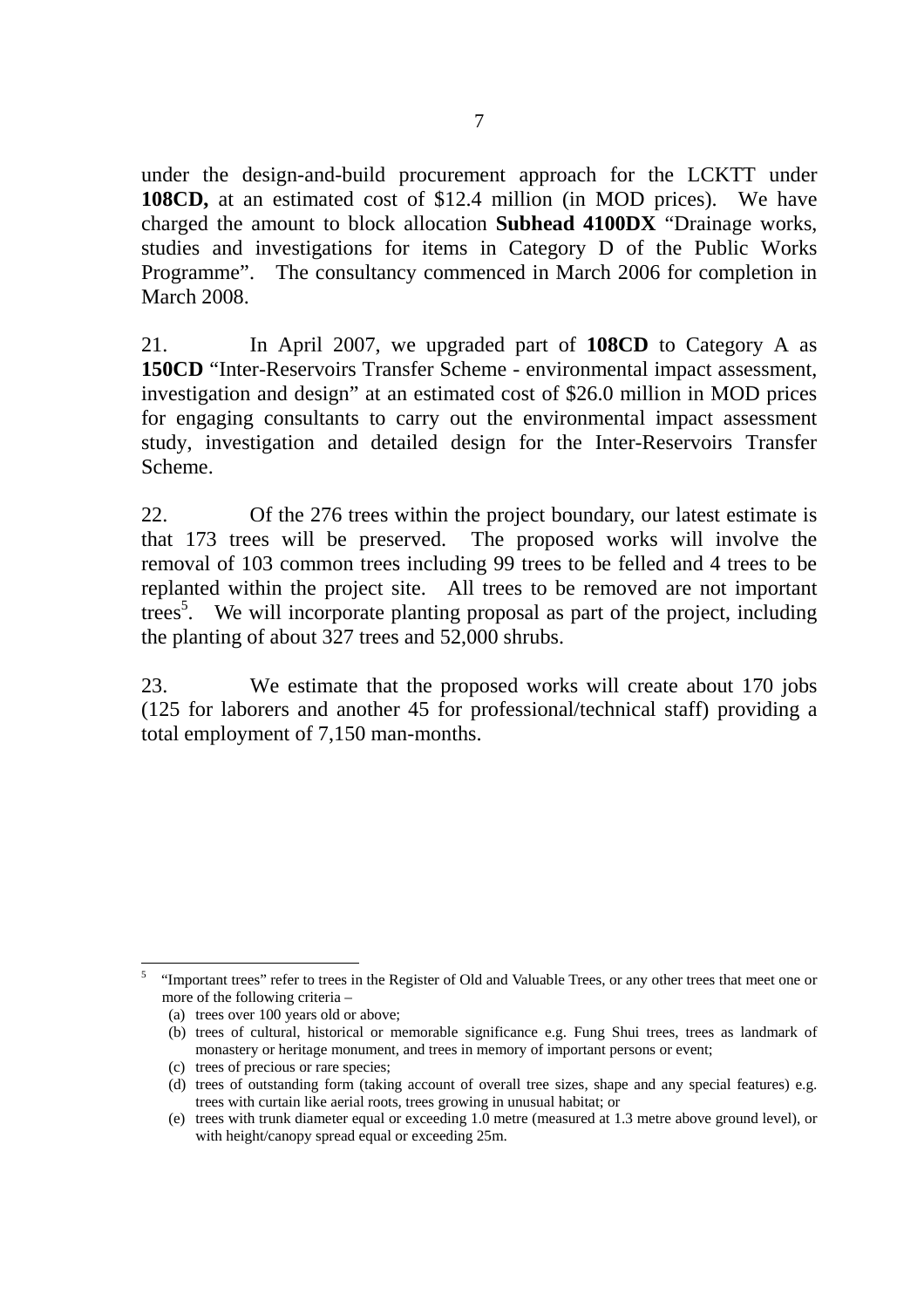#### **WAY FORWARD**

24. Members are invited to support our proposal for part-upgrading of 108CD for consideration by the Public Works Subcommittee in December 2007 and for funding approval by the Finance Committee in January 2008.

**Development Bureau October 2007**